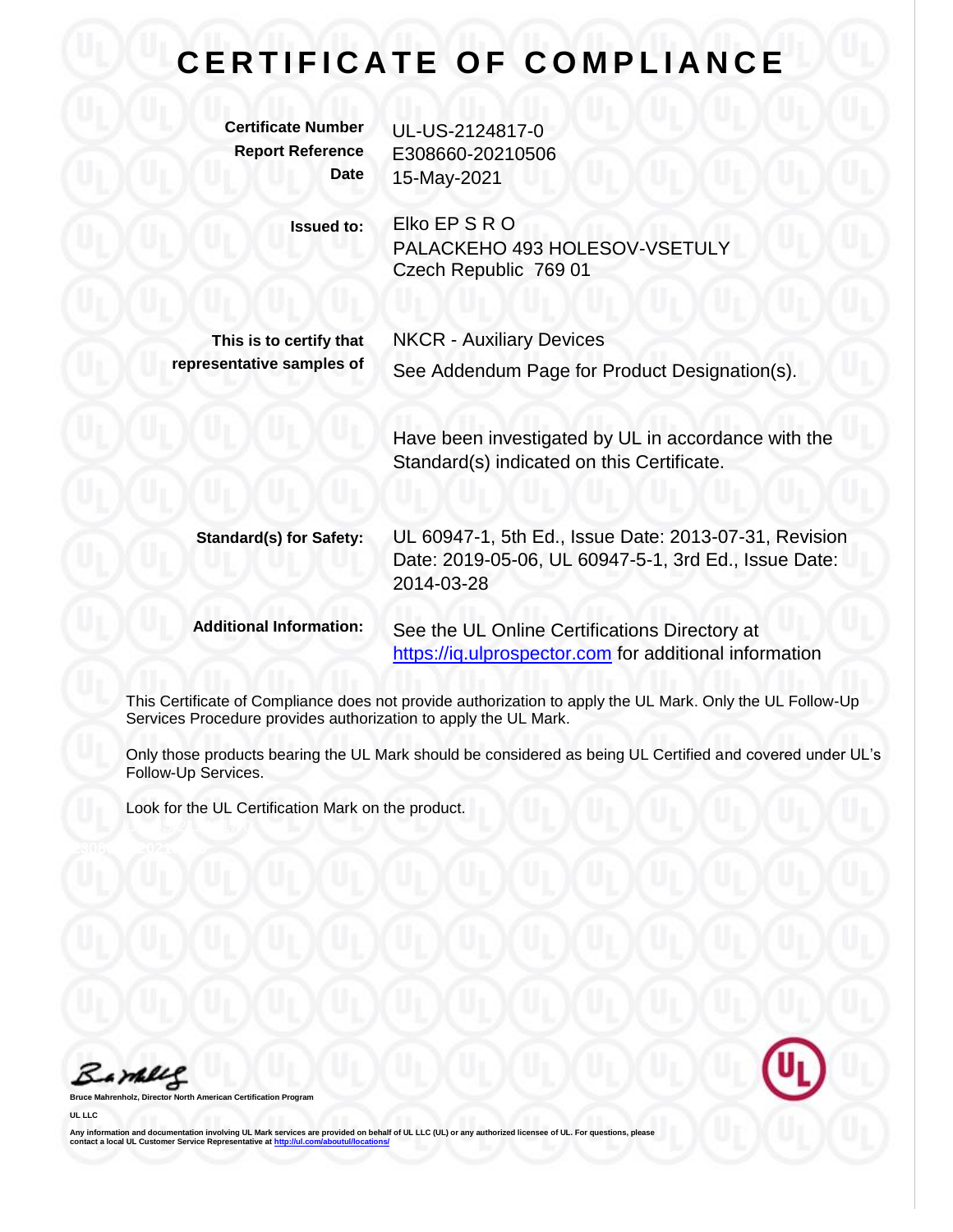## **CERTIFICATE OF COMPLIANCE**

**Certificate Number** UL-US-2124817-0

**Report Reference** E308660-20210506 **Date** 15-May-2021

This is to certify that representative samples of the product as specified on this certificate were tested according to the current UL requirements and the current UL requirements

| <b>Model</b>                                                              | <b>Category Description</b> |
|---------------------------------------------------------------------------|-----------------------------|
| DIN rail types, CRM-111H, followed by UNI may be<br>followed by suffixes. | <b>Timing relays</b>        |
| DIN rail types, CRM-112H, followed by UNI may be<br>followed by suffixes. | <b>Timing relays</b>        |
| DIN rail types, CRM-113H, followed by UNI may be<br>followed by suffixes. | <b>Timing relays</b>        |
| DIN rail types, CRM-121H, followed by UNI may be<br>followed by suffixes. | <b>Timing relays</b>        |
| DIN rail types, CRM-131H, followed by UNI may be<br>followed by suffixes. | <b>Timing relays</b>        |
| DIN rail types, CRM-161, followed by UNI may be<br>followed by suffixes.  | Timing relays               |
| DIN rail types, CRM-181J, followed by UNI may be<br>followed by suffixes. | <b>Timing relays</b>        |
| DIN rail types, CRM-182J, followed by UNI may be<br>followed by suffixes. | <b>Timing relays</b>        |
| DIN rail types, CRM-183J, followed by UNI may be<br>followed by suffixes. | <b>Timing relays</b>        |
| DIN rail types, CRM-2H, followed by UNI may be<br>followed by suffixes.   | Timing relays               |
| DIN rail types, CRM-2T, followed by UNI may be<br>followed by suffixes.   | Timing relays               |
| DIN rail types, CRM-91H, followed by UNI may be<br>followed by suffixes.  | <b>Timing relays</b>        |
| DIN rail types, CRM-92H, followed by UNI may be<br>followed by suffixes.  | <b>Timing relays</b>        |
| DIN rail types, CRM-93H, followed by UNI may be<br>followed by suffixes.  | Timing relays               |
| Plug-in types, PTRA-216K, may be followed by suffixes.                    | Timing relays               |
| Plug-in types, PTRA-216T, may be followed by suffixes.                    | <b>Timing relays</b>        |
| Plug-in types, PTRM-216K, may be followed by<br>suffixes.                 | <b>Timing relays</b>        |
| Plug-in types, PTRM-216KP, may be followed by<br>suffixes.                | <b>Timing relays</b>        |
| Plug-in types, PTRM-216T, may be followed by<br>suffixes.                 | Timing relays               |
| Plug-in types, PTRM-216TP, may be followed by<br>suffixes.                | Timing relays               |

Barney

**Bruce Mahrenholz, Director North American Certification Program**

**UL LLC**

Any information and documentation involving UL Mark services are provided on behalf of UL LLC (UL) or any authorized licensee of UL. For questions, please<br>contact a local UL Customer Service Representative at <u>http://ul.co</u>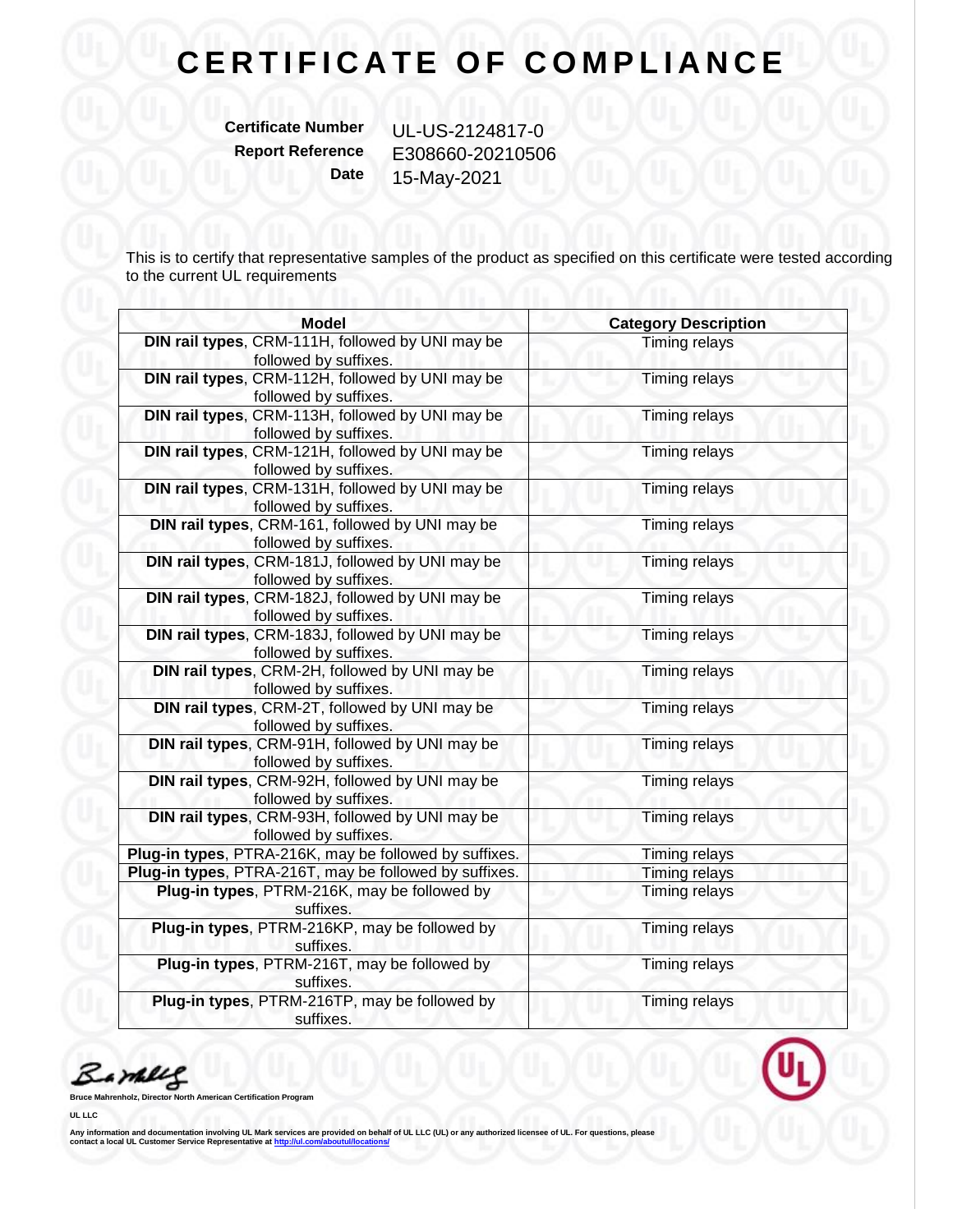## **C E R T I F I C A T E O F C O M P L I A N C E**

**Certificate Number** UL-CA-2120362-0

**Report Reference** E308660-20210506 **Date** 15-May-2021

> **Issued to:** Elko EP S R O PALACKEHO 493 HOLESOV-VSETULY Czech Republic 769 01

**This is to certify that representative samples of** NKCR7 - Auxiliary Devices Certified for Canada See Addendum Page for Product Designation(s).

Have been investigated by UL in accordance with the Standard(s) indicated on this Certificate.

**Standard(s) for Safety:** CSA C22.2 NO. 60947-1-13, 2nd Ed., Issue Date: 2013-07- 31, CSA C22.2 NO. 60947-5-1-14, 1st Ed., Issue Date: 2014-03-01

**Additional Information:** See the UL Online Certifications Directory at [https://iq.ulprospector.com](https://iq.ulprospector.com/) for additional information

This Certificate of Compliance does not provide authorization to apply the UL Mark. Only the UL Follow-Up Services Procedure provides authorization to apply the UL Mark.

Only those products bearing the UL Mark should be considered as being UL Certified and covered under UL's Follow-Up Services.

Look for the UL Certification Mark on the product.

Bambles

**Broard** 



**Any information and documentation involving UL Mark services are provided on behalf of UL LLC (UL) or any authorized licensee of UL. For questions, please communism and documentation involving OL mark Service Representative a[t http://ul.com/aboutul/locations/](http://ul.com/aboutul/locations/)**